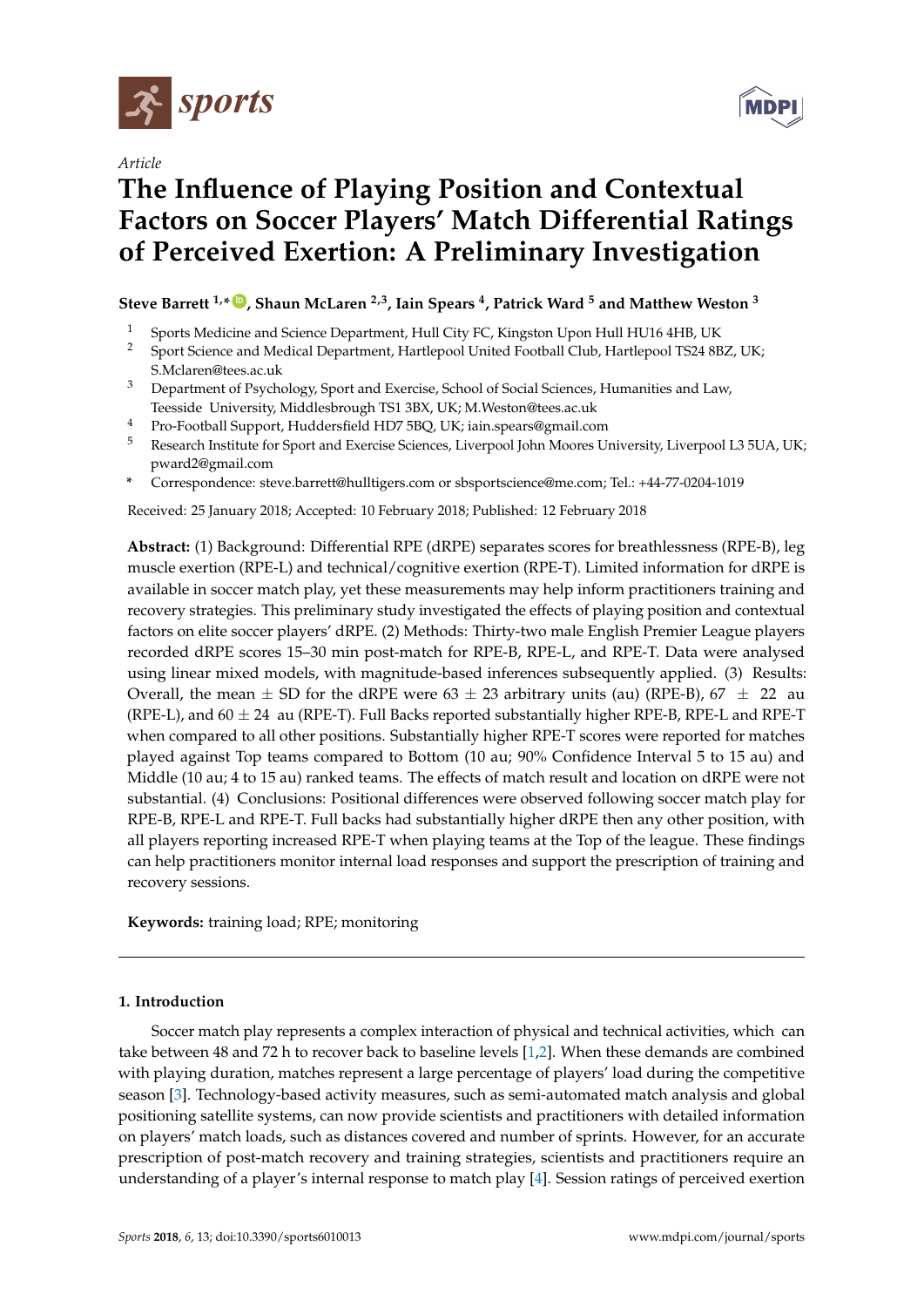(sRPE) are widely-used measures of internal match load, yet a global sRPE score may lack sensitivity [\[4\]](#page-5-3) to account for the highly variable external loads observed in soccer match play [\[5\]](#page-6-0). In this context, differential ratings of perceived exertion (dRPE)—separate scores for breathlessness, leg muscle exertion and technical/cognitive exertion [\[4\]](#page-5-3)—may be a viable alternative for the measurement of internal loads [\[4](#page-5-3)[,6,](#page-6-1)[7\]](#page-6-2).

Understanding a player's internal response to external match loads can help practitioners recommend appropriate recovery strategies, based upon the potential onset of fatigue induced from match play. However, there are several match contextual factors that impact on the physical, technical and tactical demands placed on an individual player, with playing position [\[5\]](#page-6-0), match scoreline [\[8,](#page-6-3)[9\]](#page-6-4), match location [\[10\]](#page-6-5) and opposition standard [\[11](#page-6-6)[,12\]](#page-6-7), all influencing external load. For example, Full Backs, Centre Midfielders and Wide Midfielders have higher volumes and intensities of match running when compared to Centre Defenders and Attackers [\[5](#page-6-0)[,12\]](#page-6-7); players cover more total distance for matches won compared to matches drawn and lost [\[8](#page-6-3)[,9\]](#page-6-4); and greater low-intensity running distances are associated with playing at home [\[8\]](#page-6-3). Furthermore, when playing against a higher standard of the opposition, lower-ranked teams have been shown to have greater locomotor activities, such as total distance covered and distances covered at high speed thresholds (>5.5 m/s), with a reduction in technical and possession statistics [\[13\]](#page-6-8).

To the authors' knowledge, limited information is available examining the internal match loads, and more specifically how the positional and contextual factors associated with match play effect the internal responses. Therefore, our aim here was to undertake a preliminary investigation into the effects of playing position and contextual factors on elite soccer players' internal match loads, as measured via differential ratings of perceived exertion.

#### **2. Materials and Methods**

#### *2.1. Subjects*

Thirty-two male, professional, soccer players (Age:  $25 \pm 8$  years; Stature: 1.80  $\pm$  0.09 m; Body Mass:  $85.2 \pm 8.6$  kg) from the same English Premier League team (top tier of English soccer) were initially included in the study. Players were observed across the duration of the 2016/2017 English FA Premier League soccer season (August to May). The ethics committee of the School of Social Sciences, Humanities and Law at Teesside University approved the study, which conformed to the Declaration of Helsinki.

#### *2.2. Procedures*

#### 2.2.1. Collection of dRPE

Between 15- and 30-min post-match, players recorded match dRPE sores for breathlessness (RPE-B), leg muscle exertion (RPE-L), and technical demand (RPE-T). Scores were recorded individually using a numerically blinded CR100<sup>®</sup> scale [\[14\]](#page-6-9) via a custom-built mobile application running on a 7" Android tablet (Iconia One 7 BI-750, Acer Inc., Taipei, Taiwan) [\[15\]](#page-6-10). The CR100 $^{\circ}$  scale was chosen over the more commonly used  $C\mathbb{R}10^{\circledcirc}$  RPE as the scales finer grading has potential to provide a more sensitive appraisal of exertion in soccer players [\[16\]](#page-6-11). Each player was familiar with the scale, and the recommended researcher instructions for scale administration were used [\[17\]](#page-6-12). Specifically, the players were prompted with the following screen text for each dRPE measurement: "Using the verbal expressions on the scale below, please rate your (individual dRPE measure) perception of exertion for the match". Each dRPE measurement was individually shown on the screen, with a sliding scale to mark the appropriate word/line to describe their exertion.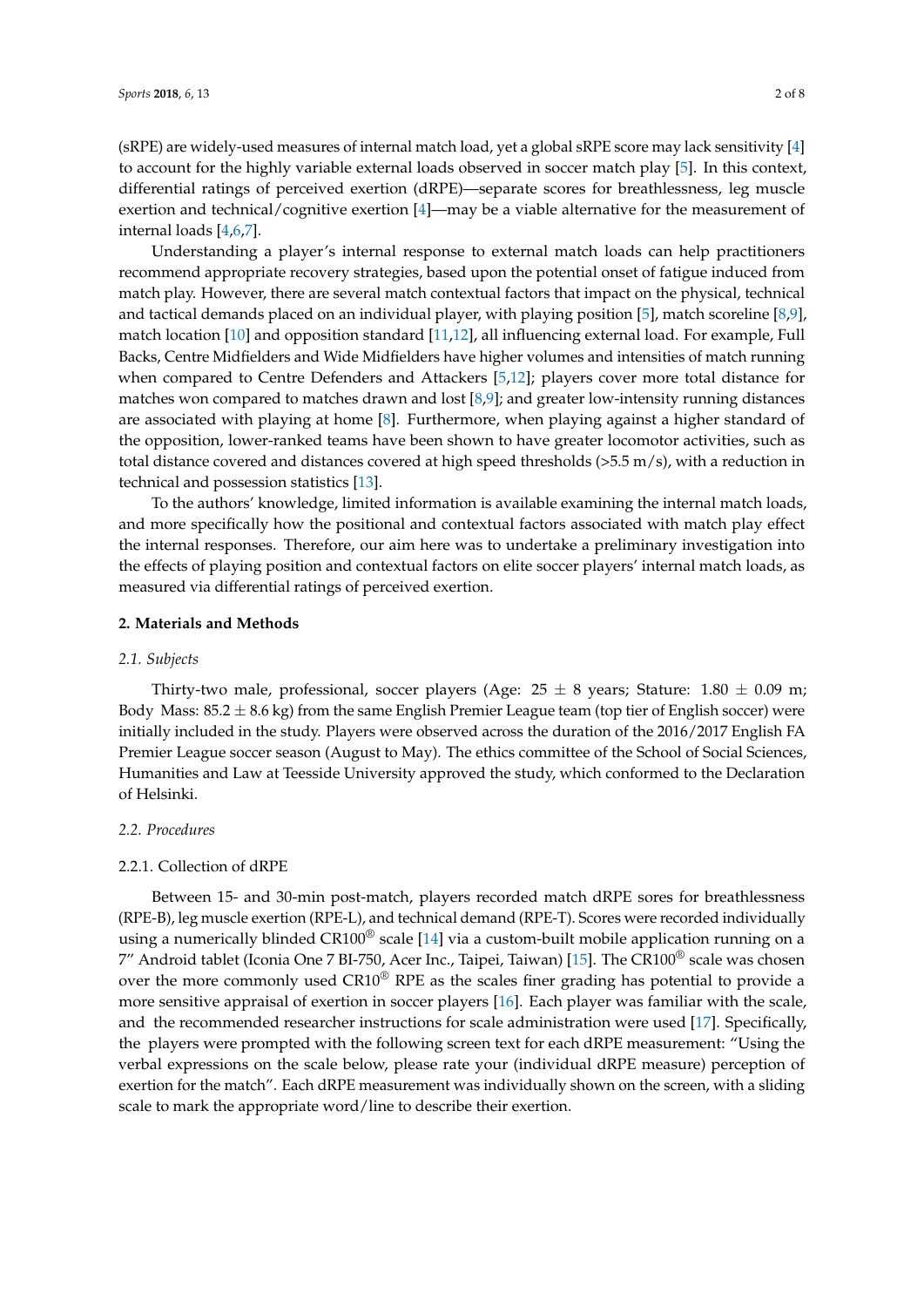#### 2.2.2. Classification of Playing Position and Match Contextual Factors

Playing position was categorised as Goalkeeper, Full Back, Central Defender, Wide Midfielder, Central Midfielder, and Attacker, as per recent work [\[18\]](#page-6-13). Match result (Win, Draw, Loss) and location (Home, Away) were recorded and retained by the first author of the study. A retrospective ranking of match opposition standard was classified as per the team's final league standing (Top, 1st to 6th; Middle 7th to 13th; Bottom, 14th to 20th) [\[10](#page-6-5)[,19\]](#page-6-14). While we acknowledge that this classification may lack temporal sensitivity [\[20\]](#page-6-15), the final standing after an entire season (i.e., 38 matches) clearly reflects a teams' ability.

#### 2.2.3. Data Reduction

Given the preliminary nature of our study, we applied a stringent inclusion criterion. Players were only included in the final analysis if they had provided dRPE data from a minimum of three complete matches (i.e., 90 min). Goalkeepers were excluded. In total, 546 individual match observations were recorded from 29 players prior to the inclusion criteria. The inclusion criteria resulted in a total of 217 match observations (range 3 to 25) from 18 players. Some players (*n* = 7) meeting the inclusion criteria played in more than one of the five playing positions, as four players played as a Wide (range 1 to 10 matches) and Central Midfielder (1 to 21), one player Full Back (24 matches) and Wide Midfielder (1), one player Full Back (1) and Central Defender (14), and one player Full Back (5), Central Defender (1) and Central Midfielder (8). The final dataset was comprised of: Full Backs (Player *n* = 3, Match *n* = 30); Central Defenders (*n* = 5, *n* = 57); Wide Midfielders (*n* = 8, *n* = 71); Central Midfielders (*n* = 7, *n* = 44); Attackers (*n* = 3, *n* = 15).

#### *2.3. Data Analysis*

Given that elite soccer players' physical and technical match profiles are influenced by playing position [\[21\]](#page-6-16) and contextual factors such as match result, location, opposition standard [\[20\]](#page-6-15), we employed mixed linear modelling (SPSS v24, IBM Corp, Armonk, NY, USA) to determine any such effects on players' dRPE scores. Using a reduction of >10 in the Bayesian Schwartz Criterion as reference [\[22\]](#page-6-17), an iterative, stepwise process was used to select the best fit model, from a basic model to one that included fixed and random effects and intercepts. For all dRPE, the final models were represented by four match contextual factors (playing position, result, location, opposition standard) as fixed effects and player included as a random effect with a random intercept to account for the hierarchical research design (i.e., repeated matches nested within player). The magnitude of all fixed effects was interpreted using a threshold of 10% of the dRPE score (6 au for RPE-B and RPE-T, and 7 au for RPE-L), as this value represents a likely substantial between-match change in dRPE [\[4\]](#page-5-3). From here, t statistics were created for all comparisons (mean difference—threshold/standard error of the difference), which were then converted to a probability via the t-distribution. These probabilities were then interpreted using magnitude-based inferences [\[23\]](#page-6-18). Given the preliminary nature of our study, combined with the relatively low number of players, we adopted a conservative approach to inference whereby substantial effects were only declared clear when the probability likelihood for the effect was ≥75% (i.e., likely). Further, we elected not to perform any interactions of our fixed effects (e.g., location\*opposition standard) as caution about any such effects would have been required given these analyses were not hypothesised in advance [\[24\]](#page-6-19). The precision of all estimates is presented as 90% confidence intervals and analyses were performed on the raw untransformed data given that visual inspection of residual plots revealed no evidence of heteroscedasticity.

#### **3. Results**

Overall, the mean  $\pm$  SD for the dRPE were 63  $\pm$  23 arbitrary units (au) (RPE-B), 67  $\pm$  22 au (RPE-L), and  $60 \pm 24$  au (RPE-T). The teams match results were 31% Win, 19% Draw, and 50% Loss. Match location was evenly distributed between Home (49%) and Away (51%) matches, with the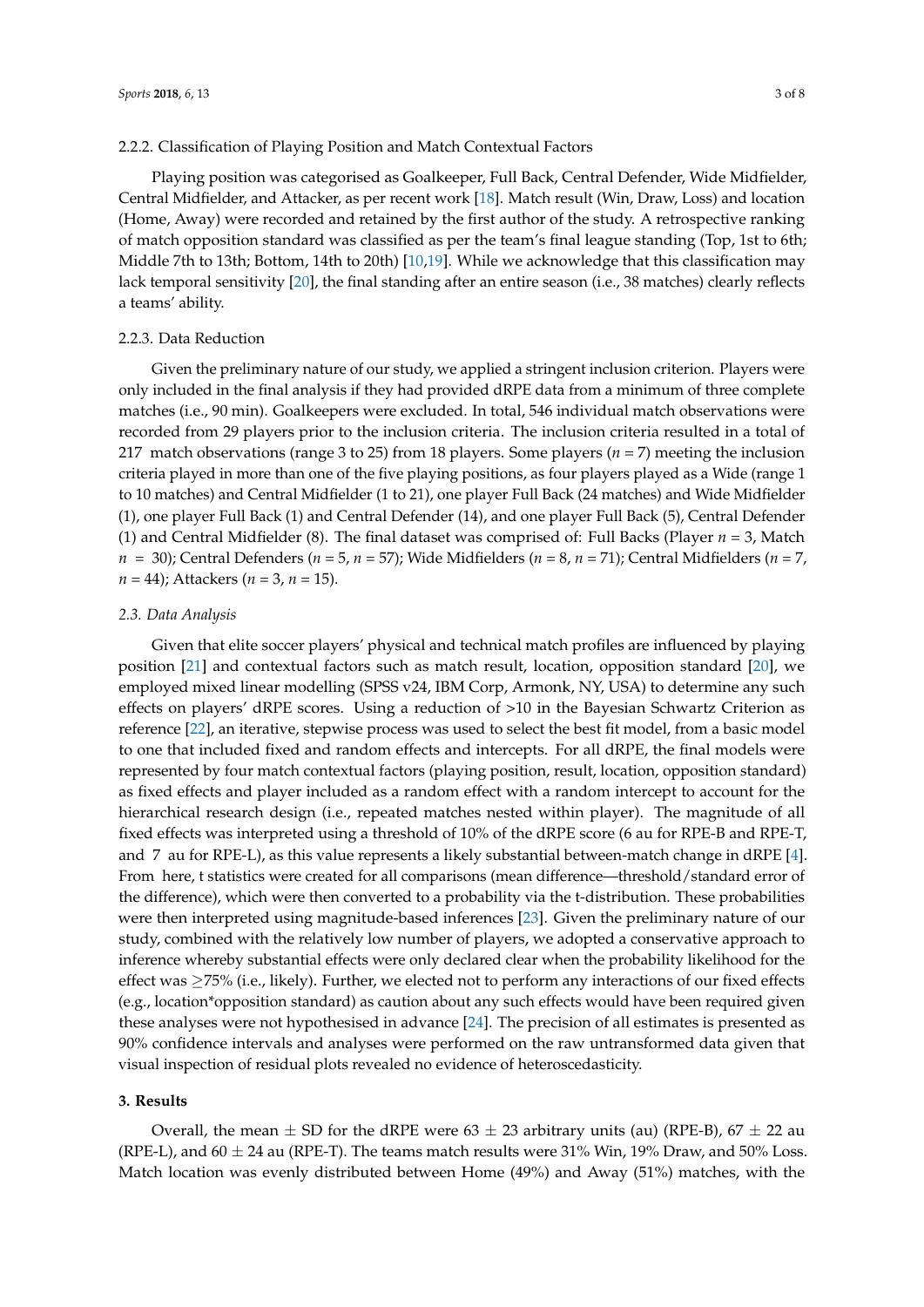proportion of matches played against Top (36%), Middle (31%), and Bottom (33%) ranked opposition also evenly distributed. The teams final league position was 18 of 20. Presented in Table [1](#page-3-0) are the dRPE scores for each of the four match contextual variables and their associated sub-levels.

| <b>Match Contextual Variable</b> | dRPE         |                           |               |
|----------------------------------|--------------|---------------------------|---------------|
|                                  | $RPE-B$ (au) | $RPE-L$ (au)              | $RPE-T$ (au)  |
| Playing Position                 |              |                           |               |
| <b>Full Backs</b>                | $78 + 22*$   | $80 + 21*$                | $81 + 22*$    |
| Central Defenders                | $57 \pm 16$  | $65 \pm 14$               | $62 \pm 17$   |
| Wide Midfielders                 | $65 \pm 16$  | $66 \pm 14$               | $61 \pm 17$   |
| Central Midfielders              | $67 \pm 15$  | $69 \pm 13^{\frac{6}{9}}$ | $57 \pm 15$   |
| <b>Attackers</b>                 | $55 \pm 17$  | $53 \pm 15$               | $56 \pm 18$   |
| Match Result                     |              |                           |               |
| Win                              | $66 + 24$    | $68 + 23$                 | $62 + 22$     |
| Draw                             | $66 \pm 27$  | $66 \pm 25$               | $63 \pm 24$   |
| Lose                             | $62 \pm 20$  | $65 \pm 17$               | $65 \pm 18$   |
| Match Location                   |              |                           |               |
| Home                             | $64 \pm 19$  | $68 \pm 17$               | $66 \pm 18$   |
| Away                             | $64 \pm 21$  | $66 \pm 18$               | $60 \pm 19$   |
| <b>Match Opposition Standard</b> |              |                           |               |
| Top                              | $69 \pm 22$  | $72 + 20$ <sup>#</sup>    | $70 \pm 20$ # |
| Middle                           | $62 + 22$    | $65 \pm 20$               | $60 \pm 20$   |
| <b>Bottom</b>                    | $63 \pm 21$  | $63 \pm 18$               | $60 \pm 19$   |

<span id="page-3-0"></span>**Table 1.** Estimated marginal means ± SD derived from the mixed linear model for each fixed effect (playing position, result, location, and opposition standard).

SD, standard deviation; dRPE, differential ratings of perceived exertion; RPE-B, ratings of perceived breathlessness, RPE-L, ratings of perceived leg muscle exertion, RPE-T, ratings of perceived technical exertion; au, arbitrary units; \*, substantially higher than all other Playing Positions;  $\$$ , substantially higher than Attackers;  $\#$ , substantially higher than Middle and Bottom.

#### *3.1. RPE-B*

Full Backs reported substantially higher RPE-B when compared to Central Defenders (21; 90% confidence interval 5 to 37), Attackers (24; 3 to 45), Wide Midfielders (13; −1 to 27), and Central Midfielders (12; −1 to 25). All remaining effects for playing position (range of the differences 1; −8 to 10–12; −7 to 31), along with effects for match result (0.2; −6 to 7–3.7; −7 to 7), match location (0.2; −5 to 6), and match opposition standard  $(0.9; -5$  to 6–7.3; 2 to 13) were not substantial.

#### *3.2. RPE-L*

Substantially higher RPE-L were reported by Full Backs compared to Attackers (28; 90% confidence interval 12 to 46), Wide Midfielders (14; 8 to 28), and Central Defenders (15; 9 to 29) and also by Central Midfielders when compared to Attackers (17; 0 to 34). All remaining effects for playing position were not substantial  $(0; -13 \text{ to } 13-13; -4 \text{ to } 30)$ , nor were the effects for match result  $(0.7; -6$  to 7–2.7;  $-4$  to 9) and match location  $(2.1; -3$  to 7). Substantially higher RPE-L scores were reported for matches played against Top teams when compared to Bottom ranked teams (9; 4 to 15). The remaining effects for opposition standard were not substantial  $(1.7; -4$  to 7 and 8; 2 to 13).

#### *3.3. RPE-T*

RPE-T were substantially higher for Full Backs compared to Central Midfielders (24; 90% confidence interval 11 to 37), Wide Midfielders (20; 7 to 34), Attackers (25; 3 to 47), and Central Defenders (19; 3 to 35). The remaining effects for playing position were not substantial (1; −19 to 21–6;  $-17$  to 27), nor were the effects for match result  $(1; -4$  to  $7-3; -3$  to 9) and match location (6; 1 to 11). Substantially higher RPE-T scores were reported for matches played against Top ranked teams when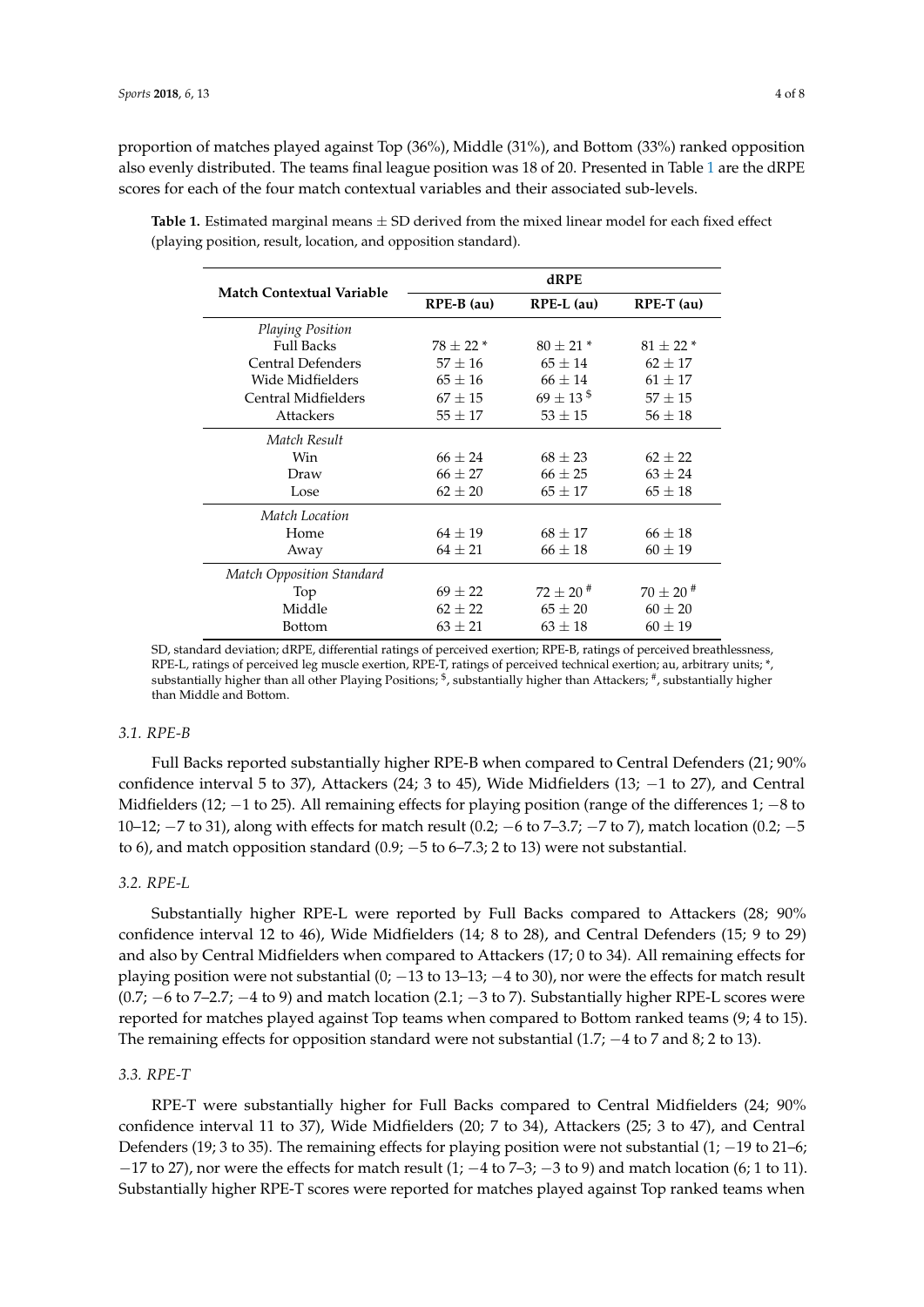compared to Bottom (10; 5 to 15) and Middle (10; 4 to 15) ranked teams, with no difference in RPE-T between matches played against Middle or Bottom ranked teams (1; −5 to 6).

#### **4. Discussion**

Internal load variables can demonstrate a stimulus for both positive and negative outcomes within a training programme [\[25\]](#page-6-20). Differential ratings of perceived exertion have been proposed as being a worthwhile addition to internal load monitoring procedures in team sports [\[15\]](#page-6-10), yet there remains a paucity of information regarding the initial quantification for interpreting internal match loads. Our study represents the first examination of soccer players' match dRPE loads. We found that Full Backs reported higher dRPE scores when compared to all other playing positions and that playing against a higher-ranked opponent was associated with higher RPE-L and RPE-T.

Discriminating between different perceived internal load measures have provided a detailed profile of an individual during a given activity [\[6\]](#page-6-1). Using specific physiological mediators to differentiate internal load responses has provided evidence that athletes responses are task specific [\[4](#page-5-3)[,6\]](#page-6-1). However, soccer match play encompasses a variety of different physical, technical and tactical requirements for players to perform at an elite level, depending on their position [\[5\]](#page-6-0). A soccer player's response to these physiological mediators can help practitioners understand the response to the match and consequently prescribe appropriate methods to support the recovery process [\[26\]](#page-6-21). Our study demonstrates mean match RPE-B and RPE-L scores that were consistent (e.g., very hard) with those reported previously in soccer [\[27\]](#page-6-22) yet substantially lower than scores reported for AFL (Australian Football League) match play. This discrepancy is maybe attributable to the higher external loads associated with AFL match play (e.g., total distance  $\sim$ 13 km) [\[4\]](#page-5-3). While it was beyond the scope of the current study, future research should look at examining the external training load measures from soccer match play/training to further understand what influences dRPE.

Soccer players physical output from match play has shown to vary depending on match contextual variables and playing position, which may influence how practitioners plan for training and recovery sessions. Contextual factors observed to influence a player's response involve both team (league positon, standard of opposition, home or away fixture) [\[12\]](#page-6-7) and individual-based variables (position, age/years of experience, international/non-international player, physical fitness) [\[28\]](#page-7-0). It has been recommended that soccer players' positions should be accounted for within research due to the large differences and variability within each positions locomotor activities [\[5,](#page-6-0)[21\]](#page-6-16). In the current study, Full Backs reported substantially higher RPE-B, RPE-L, and RPE-T in comparison to all other playing positions. Carling and colleagues [\[29\]](#page-7-1) reported that Full Backs performed the highest number of repeated high speed bouts during actual match play, which may be reflective of the dRPE scores reported in the current study. While it is acknowledged that Full Backs may not perform the highest distance covered at high speed or sprinting thresholds [\[5](#page-6-0)[,29](#page-7-1)[,30\]](#page-7-2), performing multiple efforts within a short period of time may induce greater levels of acute fatigue within match play [\[31\]](#page-7-3), with potential impact on a player's subsequent speed of recovery over the proceeding 48–72 h period [\[1\]](#page-5-0). Further research is warranted to examine what external load variables directly influence RPE-B and RPE-L within soccer specific activities.

The physical and technical/tactical elements of soccer match play tend to be measured and analysed separately, despite one potentially influencing the other [\[12\]](#page-6-7). Russel and colleagues [\[13\]](#page-6-8) found that similar decrements in player's technical success and amount of possession was observed toward the end of each half of match play, similar to that shown by external load variables [\[5,](#page-6-0)[32\]](#page-7-4). To the authors' knowledge, no research is available examining a player's perceived technical exertion from soccer match play. A novel finding of our work, therefore, was that players reported the match technical demand to be 'very hard'. While exploratory, these initial findings suggest that some players perceive the technical/cognitive elements of the game as hard as their physical perceptions, or in some individual cases (See Table [1\)](#page-3-0), even harder. To date, the only previous collection of this variable was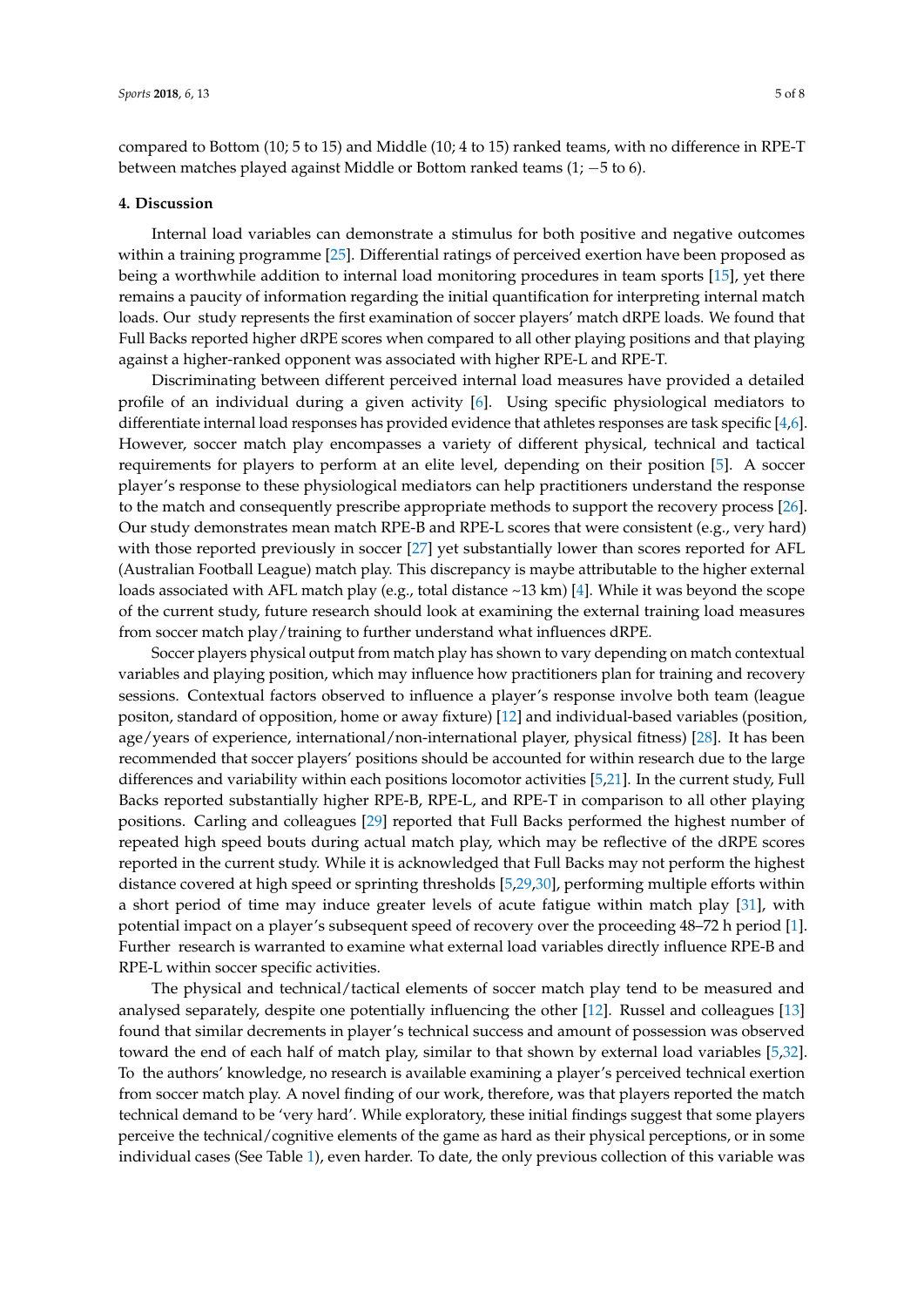for AFL, where the scores were much higher. Again, this may be reflective of match play technical differences between soccer and AFL [\[4\]](#page-5-3).

With RPE-T in soccer and other team sports, there are a number of other confounding factors that may influence the individual's level of perceived exertion. For example, the standard of the opposition (top 6 team vs. bottom 6 team) may have implications to the tactics employed by the manager/coaching staff, which has been demonstrated to influence the physical profiles of soccer players in the English Premier League [\[12\]](#page-6-7). Within the current study, players reported substantially higher RPE-T when they played against the Top teams within the division, which may be suggestive of increased mental/technical requirements of the players during these games. However, teams within the Bottom part of the league have been reported as having a lower amount of technical actions (i.e., number of passes, shots on goal) and amount of possession against opponents in the Top section of the league [\[11\]](#page-6-6). Further investigation into what influences and potentially explains RPE-T is required to better understand how and if this helps inform practitioners of either mental or physical fatigue. For example, a forward player may perceive a greater level of RPE-T based upon the number of goal scoring opportunities within a game, or a defender may be influenced by the number of times an opponent attacks the defensive third/the quality of the opposition forward. High cognitive loading has shown to induce feelings of tiredness, resulting in the reduction of maximal Electromyography (EMG) activity, something which requires further investigation within soccer and the potential implications of this with regards to appropriate recovery strategies [\[1\]](#page-5-0). Not only may these findings help practitioners within their monitoring of players recovery and fatigue status, it may also inform coaches of certain activities to work on with individual players to improve their technical/tactical understanding of the game. Finally, and in agreement with previous work [\[33\]](#page-7-5), we encourage practitioners and soccer coaches to work closely together when interpreting load monitoring data to ensure practices are indeed player-focused.

#### **5. Conclusions**

Positional differences were observed during soccer player across RPE-B, RPE-L and RPE-T, with Full Backs reporting substantially higher dRPE than any other position. Players reported higher RPE-T when playing teams at the Top of the league, a novel finding in soccer match play. Taken together, these findings show potential for dRPE data collection as a practical method of monitoring internal load during elite soccer match play. Furthermore, dRPE can help practitioners better understand the internal load responses of their players, which may help support with the prescription of both training and recovery sessions.

**Acknowledgments:** No funding was received for the current study.

**Author Contributions:** S.B., S.M. and M.W. conceived and designed the experiments; S.B. performed the experiments; S.B., S.M., P.W. and M.W. analyzed the data; I.S. contributed materials/analysis tools; S.B. and M.W. wrote the paper.

**Conflicts of Interest:** The authors declare no conflict of interest.

#### **References**

- <span id="page-5-0"></span>1. Nedelec, M.; McCall, A.; Carling, C.; Legall, F.; Berthoin, S.; Dupont, G. Recovery in soccer: Part 1—Post-match fatigue and time course of recovery. *Sports Med.* **2012**, *42*, 997–1015. [\[CrossRef\]](http://dx.doi.org/10.2165/11635270-000000000-00000) [\[PubMed\]](http://www.ncbi.nlm.nih.gov/pubmed/23046224)
- <span id="page-5-1"></span>2. Brownstein, C.G.; Dent, J.P.; Parker, P.; Hicks, K.M.; Howatson, G.; Goodall, S.; Thomas, K. Etiology and Recovery of Neuromuscular Fatigue following Competitive Soccer Match-Play. *Front. Physiol.* **2017**, *8*, 831. [\[CrossRef\]](http://dx.doi.org/10.3389/fphys.2017.00831) [\[PubMed\]](http://www.ncbi.nlm.nih.gov/pubmed/29118716)
- <span id="page-5-2"></span>3. Akubat, I.; Barrett, S.; Abt, G. Integrating the internal and external training loads in soccer. *Int. J. Sports Physiol. Perform.* **2014**, *9*, 457–462. [\[CrossRef\]](http://dx.doi.org/10.1123/ijspp.2012-0347) [\[PubMed\]](http://www.ncbi.nlm.nih.gov/pubmed/23475154)
- <span id="page-5-3"></span>4. Weston, M.; Siegler, J.; Bahnert, A.; McBrien, J.; Lovell, R. The application of differential ratings of perceived exertion to Australian Football League matches. *J. Sci. Med. Sport* **2015**, *18*, 704–708. [\[CrossRef\]](http://dx.doi.org/10.1016/j.jsams.2014.09.001) [\[PubMed\]](http://www.ncbi.nlm.nih.gov/pubmed/25241705)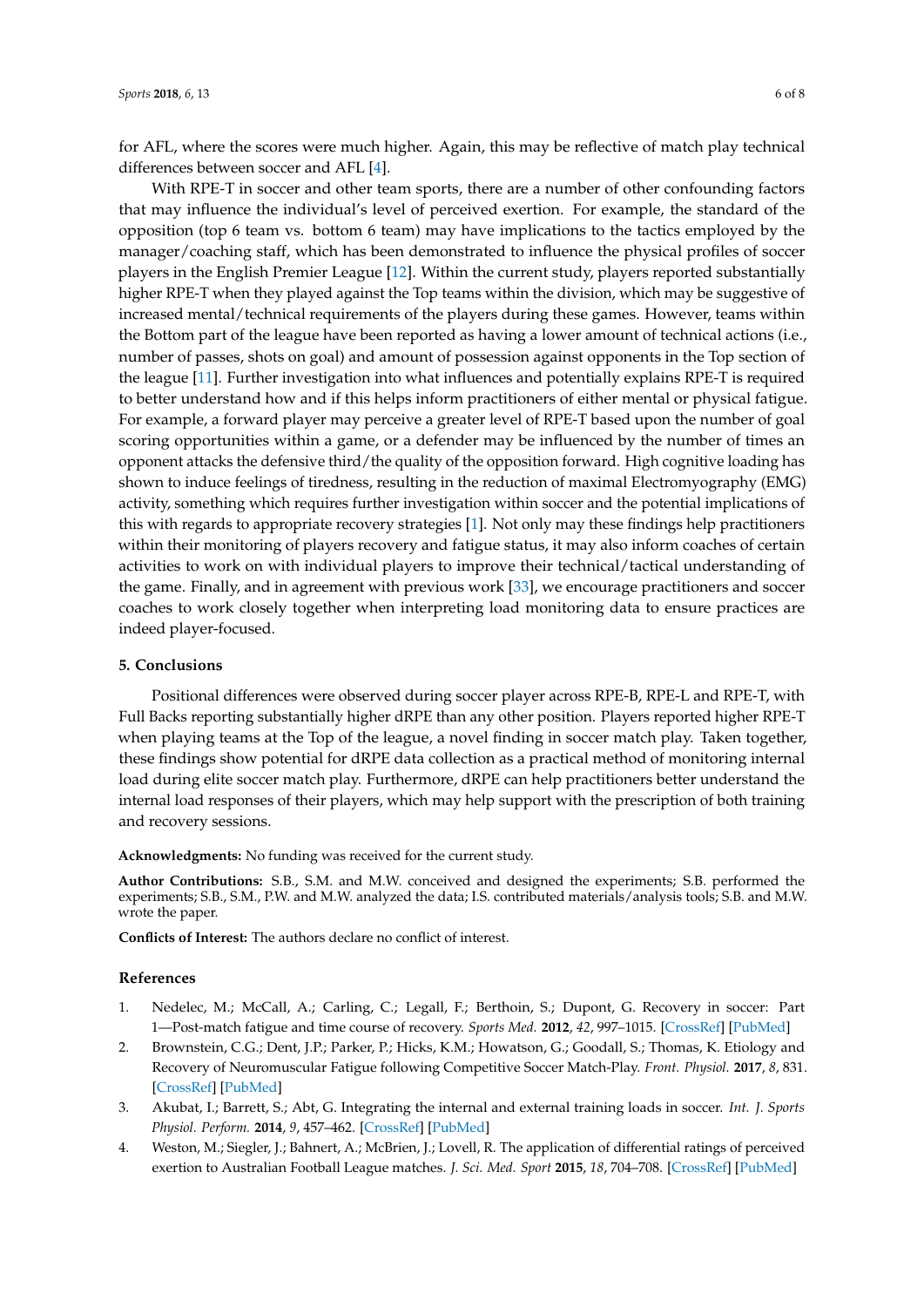- <span id="page-6-0"></span>5. Gregson, W.; Drust, B.; Atkinson, G.; Di Salvo, V.D. Match-to-match variability of high-speed activities in premier league soccer. *Int. J. Sports Med.* **2010**, *31*, 237–242. [\[CrossRef\]](http://dx.doi.org/10.1055/s-0030-1247546) [\[PubMed\]](http://www.ncbi.nlm.nih.gov/pubmed/20157871)
- <span id="page-6-1"></span>6. McLaren, S.J.; Graham, M.; Spears, I.R.; Weston, M. The Sensitivity of Differential Ratings of Perceived Exertion as Measures of Internal Load. *Int. J. Sports Physiol. Perform.* **2016**, *11*, 404–406. [\[CrossRef\]](http://dx.doi.org/10.1123/ijspp.2015-0223) [\[PubMed\]](http://www.ncbi.nlm.nih.gov/pubmed/26218099)
- <span id="page-6-2"></span>7. Vanrenterghem, J.; Nedergaard, N.J.; Robinson, M.A.; Drust, B. Training Load Monitoring in Team Sports: A Novel Framework Separating Physiological and Biomechanical Load-Adaptation Pathways. *Sports Med.* **2017**, *47*, 2135–2142. [\[CrossRef\]](http://dx.doi.org/10.1007/s40279-017-0714-2) [\[PubMed\]](http://www.ncbi.nlm.nih.gov/pubmed/28283992)
- <span id="page-6-3"></span>8. Lago, C.; Casais, L.; Dominguez, E.; Sampaio, J. The effects of situational variables on distance covered at various speeds in elite soccer. *Eur. J. Sport Sci.* **2010**, *10*, 103–109. [\[CrossRef\]](http://dx.doi.org/10.1080/17461390903273994)
- <span id="page-6-4"></span>9. Moalla, W.; Fessi, M.S.; Makni, E.; Dellal, A.; Filetti, C.; Di Salvo, V.; Chamari, K. Association of Physical and Technical Activities with Partial Match Status in a Soccer Professional Team. *J. Strength Cond. Res.* **2017**, 1–22. [\[CrossRef\]](http://dx.doi.org/10.1519/JSC.0000000000002033)
- <span id="page-6-5"></span>10. Castellano, J.; Blanco-Villaseñor, A.; Álvarez, D. Contextual Variables and Time-Motion Analysis in Soccer. *Int. J. Sports Med.* **2011**, *32*, 415–421. [\[CrossRef\]](http://dx.doi.org/10.1055/s-0031-1271771) [\[PubMed\]](http://www.ncbi.nlm.nih.gov/pubmed/21590641)
- <span id="page-6-6"></span>11. Lagos-Penas, C. The Role of Situational Variables in Analysing Physical Performance in Soccer. *J. Hum. Kinet.* **2012**, *35*, 89–95. [\[CrossRef\]](http://dx.doi.org/10.2478/v10078-012-0082-9)
- <span id="page-6-7"></span>12. Bradley, P.S.; Lago-Penas, C.; Rev, E.; Gomez Diaz, A. The effect of high and low percentage ball possession on physical and technical profiles in English FA premier League soccer matches. *J. Sports Sci.* **2013**, *31*, 1261–1270. [\[CrossRef\]](http://dx.doi.org/10.1080/02640414.2013.786185) [\[PubMed\]](http://www.ncbi.nlm.nih.gov/pubmed/23697463)
- <span id="page-6-8"></span>13. Russel, M.; Rees, G.; Kingsley, M.I. Technical demands of soccer match play in the English Championship. *J. Strength Cond. Res.* **2013**, *27*, 2869–2873. [\[CrossRef\]](http://dx.doi.org/10.1519/JSC.0b013e318280cc13) [\[PubMed\]](http://www.ncbi.nlm.nih.gov/pubmed/23287830)
- <span id="page-6-9"></span>14. Borg, E.; Borg, G.; Larsson, K.; Letzter, M.; Sundblad, B.M. An index for breathlessness and leg fatigue. *Scand. J. Med. Sci. Sport* **2010**, *20*, 644–650. [\[CrossRef\]](http://dx.doi.org/10.1111/j.1600-0838.2009.00985.x) [\[PubMed\]](http://www.ncbi.nlm.nih.gov/pubmed/19602182)
- <span id="page-6-10"></span>15. McLaren, S.J.; Smith, A.; Spears, I.R.; Weston, M. A detailed quantification of differential ratings of percieved exertion during team-sport training. *J. Sci. Med. Sport* **2017**, *20*, 290–295. [\[CrossRef\]](http://dx.doi.org/10.1016/j.jsams.2016.06.011) [\[PubMed\]](http://www.ncbi.nlm.nih.gov/pubmed/27451269)
- <span id="page-6-11"></span>16. Fanchini, M.; Ferraresi, I.; Modena, R.; Schena, F.; Coutts, A.J.; Impellizzeri, F.M. Use of the CR100 Scale for Session Rating of Perceived Exertion in Soccer and Its Interchangeability with the CR10. *Int. J. Sports Physiol. Perform.* **2016**, *11*, 388–392. [\[CrossRef\]](http://dx.doi.org/10.1123/ijspp.2015-0273) [\[PubMed\]](http://www.ncbi.nlm.nih.gov/pubmed/26309332)
- <span id="page-6-12"></span>17. Pageaux, B. Perception of effort in exercise science: Definition, measurement and perspectives. *Eur. J. Sports Sci.* **2016**, *16*, 885–894. [\[CrossRef\]](http://dx.doi.org/10.1080/17461391.2016.1188992) [\[PubMed\]](http://www.ncbi.nlm.nih.gov/pubmed/27240002)
- <span id="page-6-13"></span>18. Datson, N.; Drust, B.; Weston, M.; Jarman, I.H.; Lisboa, P.J.; Gregson, W. Match Physical Performance of Elite Female Soccer Players During International Competition. *J. Strength Cond. Res.* **2017**, *31*, 2379–2387. [\[CrossRef\]](http://dx.doi.org/10.1519/JSC.0000000000001575) [\[PubMed\]](http://www.ncbi.nlm.nih.gov/pubmed/27467514)
- <span id="page-6-14"></span>19. Castillo, D.; Castagna, C.; Cámara, J.S.; Iturricastillo, A.; Yanci, J. Influence of teams rank on soccer referees? External and internal match loads during official matches. *J. Strength Cond. Res.* **2017**, 1–25. [\[CrossRef\]](http://dx.doi.org/10.1519/JSC.0000000000002040)
- <span id="page-6-15"></span>20. Paul, D.J.; Bradley, P.S.; Nassis, G.P. Factors affecting match running performance of elite soccer players: Shedding some light on the complexity. *Int. J. Sports Physiol. Perform.* **2015**, *10*, 516–519. [\[CrossRef\]](http://dx.doi.org/10.1123/ijspp.2015-0029) [\[PubMed\]](http://www.ncbi.nlm.nih.gov/pubmed/25928752)
- <span id="page-6-16"></span>21. Carling, C. Interpreting physical performance in professional soccer match-play: Should we be more pragmatic in our approach? *Sports Med.* **2013**, *43*, 655–663. [\[CrossRef\]](http://dx.doi.org/10.1007/s40279-013-0055-8) [\[PubMed\]](http://www.ncbi.nlm.nih.gov/pubmed/23661303)
- <span id="page-6-17"></span>22. Kwok, O.-M.; Underhill, A.T.; Berry, J.W.; Luo, W.; Elliott, T.R.; Yoon, M. Analyzing longitudinal data with multilevel models: An example with individuals living with lower extremity intra-articular fractures. *Rehabil. Psychol.* **2008**, *53*, 370–386. [\[CrossRef\]](http://dx.doi.org/10.1037/a0012765) [\[PubMed\]](http://www.ncbi.nlm.nih.gov/pubmed/19649151)
- <span id="page-6-18"></span>23. Batterham, A.M.; Hopkins, W.G. Making meaningful inferences about magnitudes. *Int. J. Sports Physiol. Perform.* **2006**, *1*, 50–57. [\[CrossRef\]](http://dx.doi.org/10.1123/ijspp.1.1.50) [\[PubMed\]](http://www.ncbi.nlm.nih.gov/pubmed/19114737)
- <span id="page-6-19"></span>24. Altman, D.G.; Matthews, J.N. Statistics notes. Interaction 1: Heterogeneity of effects. *BMJ* **1996**, *313*, 486. [\[CrossRef\]](http://dx.doi.org/10.1136/bmj.313.7055.486) [\[PubMed\]](http://www.ncbi.nlm.nih.gov/pubmed/8776324)
- <span id="page-6-20"></span>25. Impellizzeri, F.M.; Rampinini, R.; Coutts, A.J.; Sassi, A.; Marcora, S.M. Use of RPE-based training load in soccer. *Med. Sci. Sports Exerc.* **2004**, *36*, 1042–1047. [\[CrossRef\]](http://dx.doi.org/10.1249/01.MSS.0000128199.23901.2F) [\[PubMed\]](http://www.ncbi.nlm.nih.gov/pubmed/15179175)
- <span id="page-6-21"></span>26. McLaren, S.J.; Macpherson, T.W.; Coutts, A.J.; Hurst, C.; Spears, I.R.; Weston, M. The relationships between internal and external measures of training load and intensity in team sports: A meta analysis. *Sports Med.* **2018**, *48*, 641–658. [\[CrossRef\]](http://dx.doi.org/10.1007/s40279-017-0830-z) [\[PubMed\]](http://www.ncbi.nlm.nih.gov/pubmed/29288436)
- <span id="page-6-22"></span>27. Arcos, A.L.; Yanci, J.; Mediguchia, J.; Gorostiaga, E.M. Rating of muscular and respiratory perceived exertion in professional soccer players. *J. Strength Cond. Res.* **2014**, *28*, 3280–3288. [\[CrossRef\]](http://dx.doi.org/10.1519/JSC.0000000000000540) [\[PubMed\]](http://www.ncbi.nlm.nih.gov/pubmed/24845209)